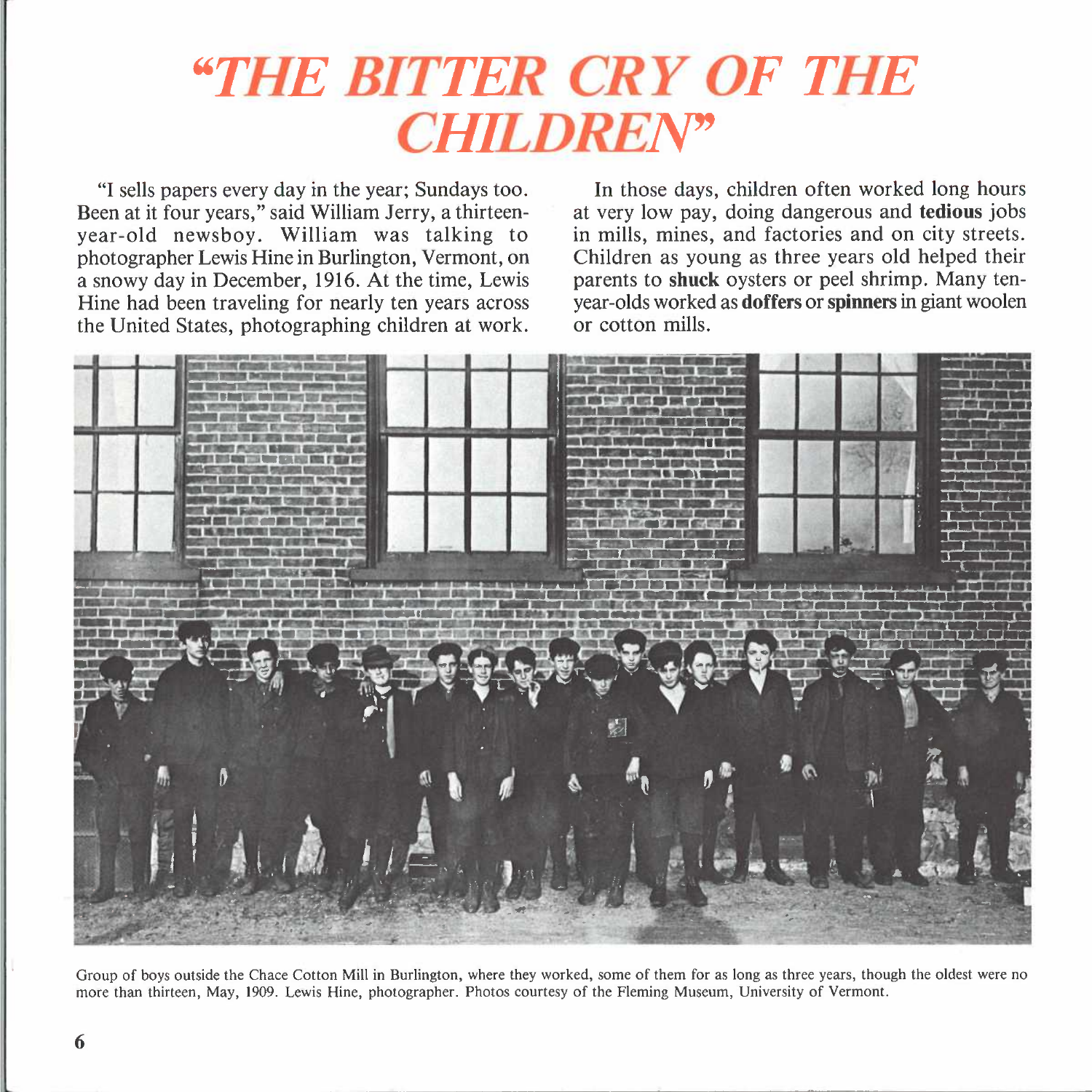

Bernice Bedard (left), Sadie Finnogan (center), and Tessie McGrath (right), three girls who worked at the American Woolen Company in Winooski, May, 1909.

Many adults were concerned about these children and began to look for ways to change this situation. They felt that children deserved time for school and play, and that those younger than sixteen years old should not be forced to work all week to help support their families. In 1904, the National Child Labor Committee (NCLC) was formed to try and change the laws and protect the rights of children.

The NCLC did not argue that children should never work, for chores at home and on the farm were and still are a part of growing up. But the NCLC opposed jobs for children that lasted ten to twelve hours a day, week after week, year after year. Mill children and young coal miners often caught **tuberculosis** or skin disease. They suffered from failing eyesight, poorly developed muscles and bones, and nervous tension. Sometimes they were badly injured by the machinery in the mills.

To convince the public of the need for better laws governing child labor in the United States, the NCLC chose a young photographer named Lewis Henry Hine. Already people knew Hine's wonderful pictures of immigrants arriving at **Ellis Island** and struggling to earn a living in America. Hine cared about people and was willing to fight injustice.

**The Bitter Cry of the Children,** a powerful argument on behalf of the needs of poor children, was published in 1906. This famous book was written by Lewis Hine's friend, John Spargo, who later came to live in Bennington, Vermont. In his book, Spargo argued that the children of working mothers living in poverty, as well as young children themselves who worked in the mills and mines, were suffering greatly. They were underfed, ill-clothed, and exposed to danger and disease. Spargo suggested that mothers and children needed better medical care, neighborhood nurseries, pure milk and baby food, and better education about nutrition and health. **The Bitter Cry of the Children** made many people see the evils of child labor.

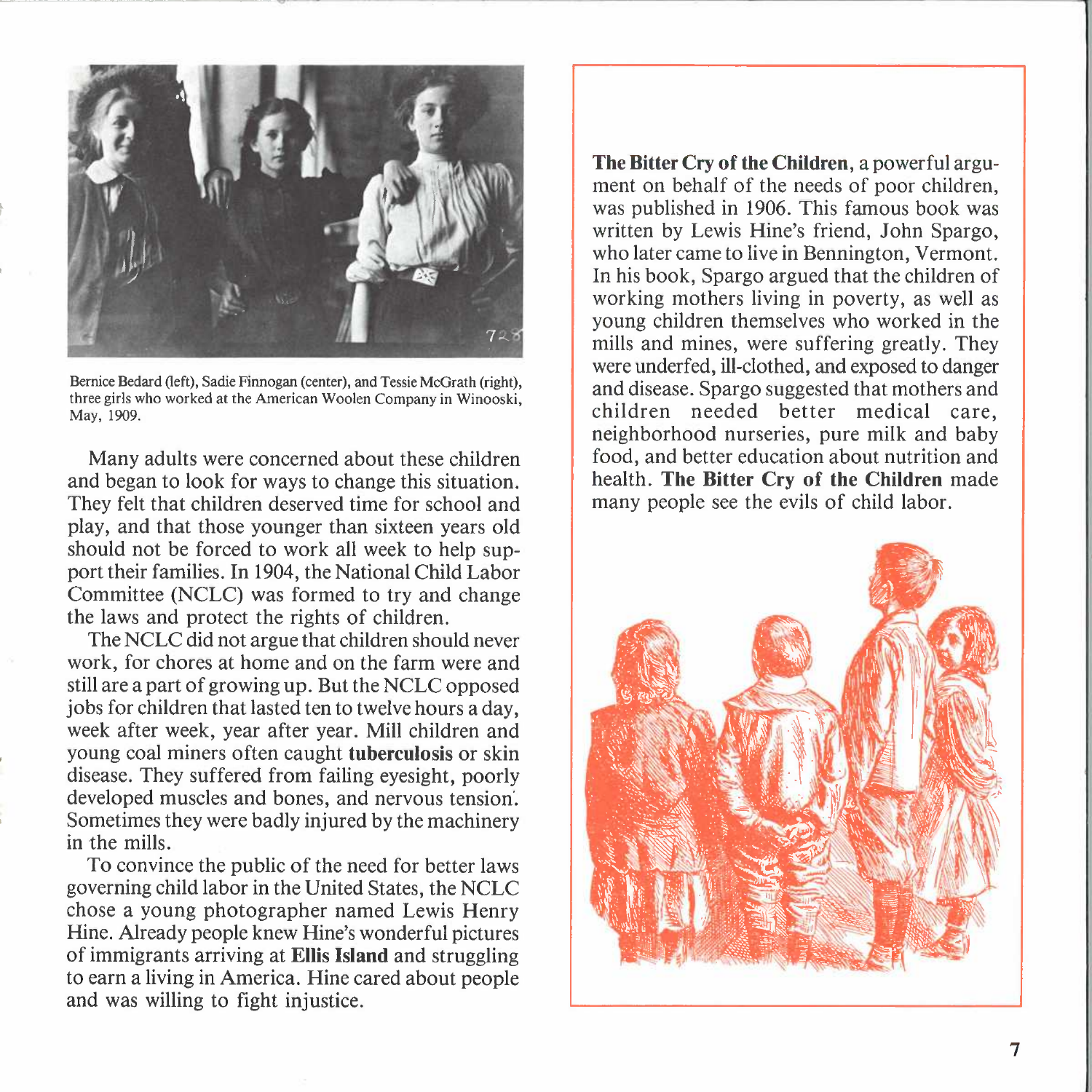So Lewis Hine began to visit children at work, and take their pictures. He asked them their names and ages, and how long they'd been working. The NCLC believed that more than two million children under sixteen years of age were working all day, every day. Hine's photographs showed how difficult and often dangerous their work was. The photographs appeared in magazines and in exhibits and helped people see for the first time that something must be done to protect the children.



Addie Card was ten years old in August, 1910, when Lewis Hine took this picture of her beside the machine she tended at the Vermont Cotton Mill in North Pownal. Photo courtesy Brattleboro Museum.

Lewis Hine visited Vermont several times between 1909 and 1916. He photographed Vermont children at work in cotton mills, lumber yards, marble mills and woolen mills, on street corners, and on the farm. The children he met here were small for their age, poorly dressed, often barefoot, and worked long hours for low pay. Hine's photographs show the great sympathy he felt for each one of these small laborers.

By 1914, thirty-five states had made it illegal to employ children under fourteen years old, and limited the work day to eight hours for those under sixteen years of age. By the 1930s, child labor was beginning to disappear. The photographs taken by Lewis Hine were one of the reasons why children's lives across America began slowly to improve.

## **VOCABULARY**

- **tedious-** boring, tiresome
- **shuck** take the shell off the oyster
- doffers-children whose job it was to take the bobbins filled with thread off the winding machines
- spinners-children whose job it was to tend the spinning machines that spun cotton or wool into thread
- **tuberculosis-** a disease of the lungs
- **Ellis Island-** the main U.S. immigration center from 1892 to 1943, located in New York harbor. The Statue of Liberty stands nearby.

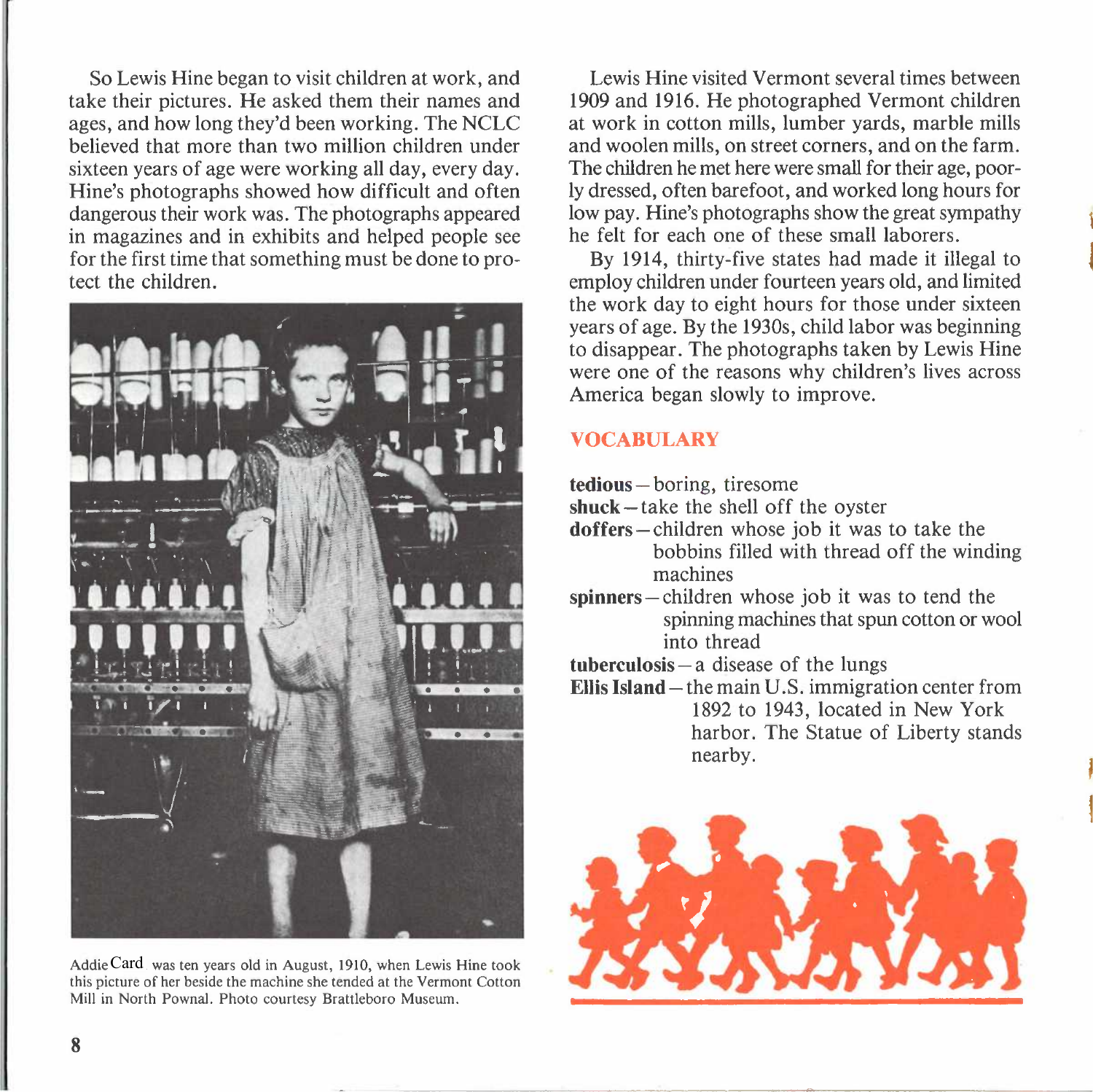

Addie Card (front row, third from left) squints in the bright sun as she poses outside the Vermont Cotton Mill in North Pownal, surrounded by others-Addie Card (front row, third from left) squints in the bright sun as sl<br>mainly children like herself—employed in the mill. August, 1910.